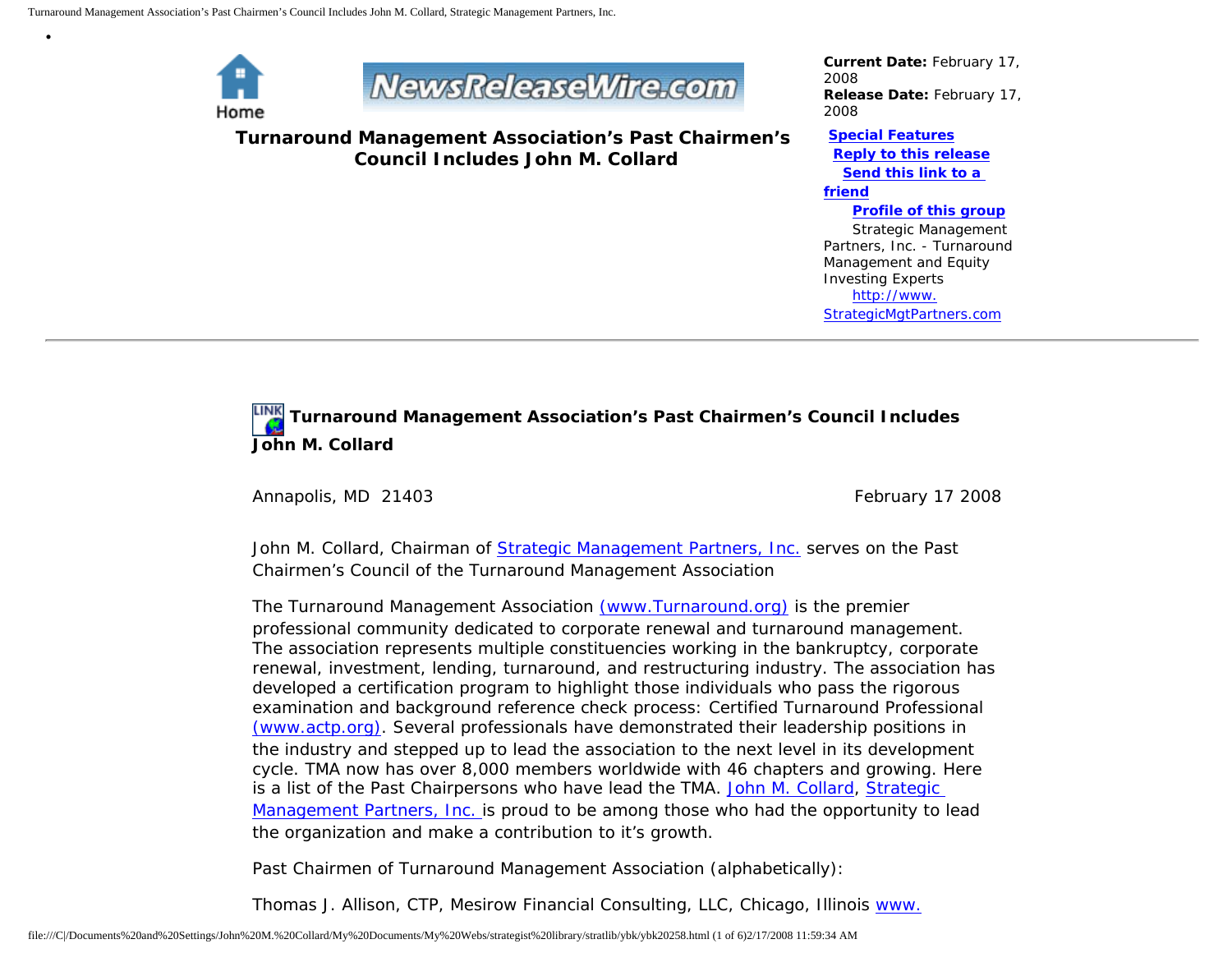[MesirowFinancial.com](http://www.mesirowfinancial.com/)

David L. Auchterlonie, CTP, The Scotland Group, Inc., Newport Beach, California [www.](http://www.scotlandgroup.com/) [ScotlandGroup.com](http://www.scotlandgroup.com/)

Gerald P. Buccino, CTP, Buccino & Associates, Inc., New York, New York [www.](http://www.buccinoassociates.com/) [BuccinoAssociates.com](http://www.buccinoassociates.com/)

John Wm. "Jack" Butler, Jr., Skadden, Arps, Slate, Meagher & Flom, Chicago, Illinois [www.](http://www.skadden.com/) [Skadden.com](http://www.skadden.com/) 

Melanie Rovner Cohen, Quarles & Brady LLC, Chicago, Illinois [www.Quarles.com](http://www.quarles.com/) 

John M. Collard, CTP, Strategic Management Partners, Inc., Annapolis, Maryland [www.](http://www.strategicmgtpartners.com/) [StrategicMgtPartners.com](http://www.strategicmgtpartners.com/)

Colin P. Cross, Crystal Capital Fund, Chicago, Illinois [www.CrystalCapital.com](http://www.crystalcapital.com/) 

Peter Dusinberre

Randall S. Eisenberg, CTP, FTI Consulting, Inc., New York, New York [www.FTIconsulting.](http://www.fticonsulting.com/) [com](http://www.fticonsulting.com/)

Holly Felder Etlin, CTP, Alix Partners LLP, New York, New York [www.AlixPartners.com](http://www.alixpartners.com/)

William J. Hass, CTP, TeamWork Technologies, Northbrook, Illinois [www.](http://www.teamworktechnologies.com/) [TeamworkTechnologies.com](http://www.teamworktechnologies.com/) 

Thomas D. Hays III, CTP, NachmanHaysBrownstein Inc., Narberth, Pennsylvania [www.](http://www.nhbteam.com/) [NHBteam.com](http://www.nhbteam.com/)

F. Richard Matthews

Martin J. McKinley, Wells Fargo Business Credit, Inc., Minneapolis, Minnesota [www.](http://www.wellsfargo.com/) [WellsFargo.com](http://www.wellsfargo.com/) 

Ward K. Mooney, Crystal Capital Fund, Boston, Massachusetts [www.CrystalCapital.com](http://www.crystalcapital.com/)

Gilbert C. Osnos, CTP, CRG Partners, LLC, Stamford, Connecticut www.CRGpartners.com

John R. Rizzardi, Cairncross & Hempelmann, PS, Seatle, Washington [www.Cairncross.com](http://www.cairncross.com/) 

Peter L. Tourtellot, CTPAndersen, Bauman, Tourtellot, Vos & Company, Greensboro, North Carolina [www.abtv.com](http://www.abtv.com/)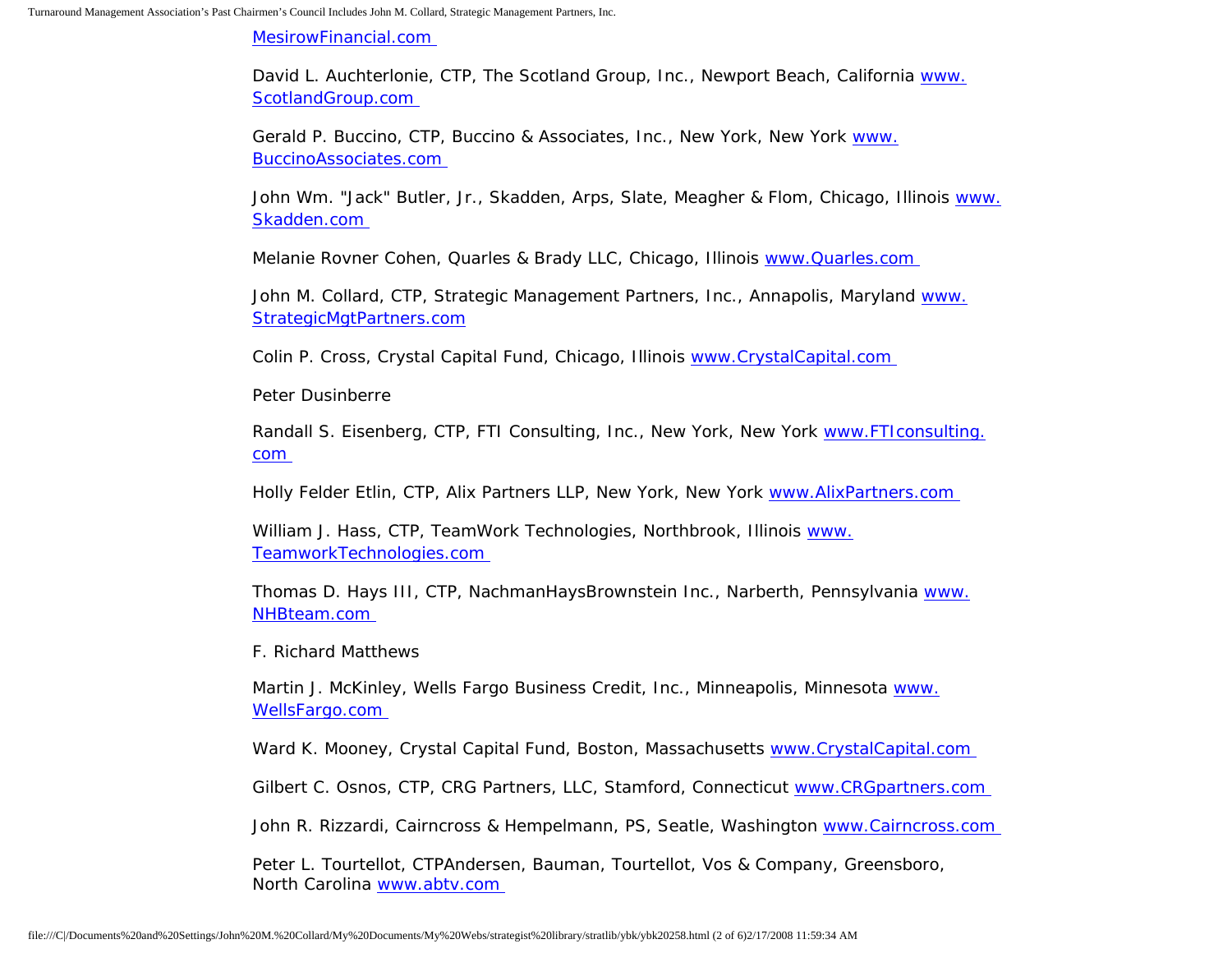End of Past Chairmen List

## The Firm: [Strategic Management Partners, Inc.](http://www.strategicmgtpartners.com/)

[Strategic Management Partners, Inc.](http://www.strategicmanagementpartnersinc.com/) is a nationally recognized turnaround management, corporate renewal governance and equity capital investing firm. Helping clients support litigation, recover assets, restore value to troubled portfolio companies, prepare entities for 'cash out' at maximum value, interim executive leadership, and invest private equity in underperforming distressed troubled opportunities. Advisors to Presidents Bush(41 and 43), Clinton, and Yeltsin, World Bank, EBRD, Company Boards, and Equity Capital Investors on leadership, governance, turnaround management and equity investing. Turnarounds & Workouts Magazine has twice named SMP among the [Top Outstanding](http://members.aol.com/Strategist/twtop12.html) [Turnaround Management Firms](http://members.aol.com/Strategist/twtop12.html). SMP was named [2007 Maryland Small Business of the](http://members.aol.com/Stratlib3/mccsbyr.html) [Year](http://members.aol.com/Stratlib3/mccsbyr.html) and received the Governor's Citation as a special tribute to honor their selection from Governor Martin J. O'Malley, The State of Maryland.

Leader:

[John M. Collard](http://www.turnaroundmanagement.us.com/) is Chairman of Annapolis, Maryland-based Strategic Management Partners, Inc. (410-263-9100, [www.StrategicMgtPartners.com](http://www.strategistlibrary.com/) ) and specializes in interim executive leadership, asset recovery, corporate renewal governance, and investing in underperforming distressed troubled companies. He is [Past Chairman of the TMA](http://members.aol.com/Strategist/pastchair.html), a Certified Turnaround Professional, and brings 35 years senior C-Level operating leadership, \$85M asset recovery, 40+ transactions worth \$780M+, and \$80M fund management expertise to run troubled companies, and advise company boards, litigators, institutional and private equity investors.

## [#](http://members.aol.com/Strategist/home.html)[#](http://members.aol.com/Strategist/sitemap.html)[#](http://members.aol.com/Strategist/urllist.txt)

Reference:

[www.StrategicMgtPartners.com](http://www.strategicmgtpartners.com/)

[StrategicMgtPartners Library](http://members.aol.com/stratlib3/libindx.html)

[Collard Serves on TMA Past Chairmen's Council](http://members.aol.com/strategist/pastchair.html)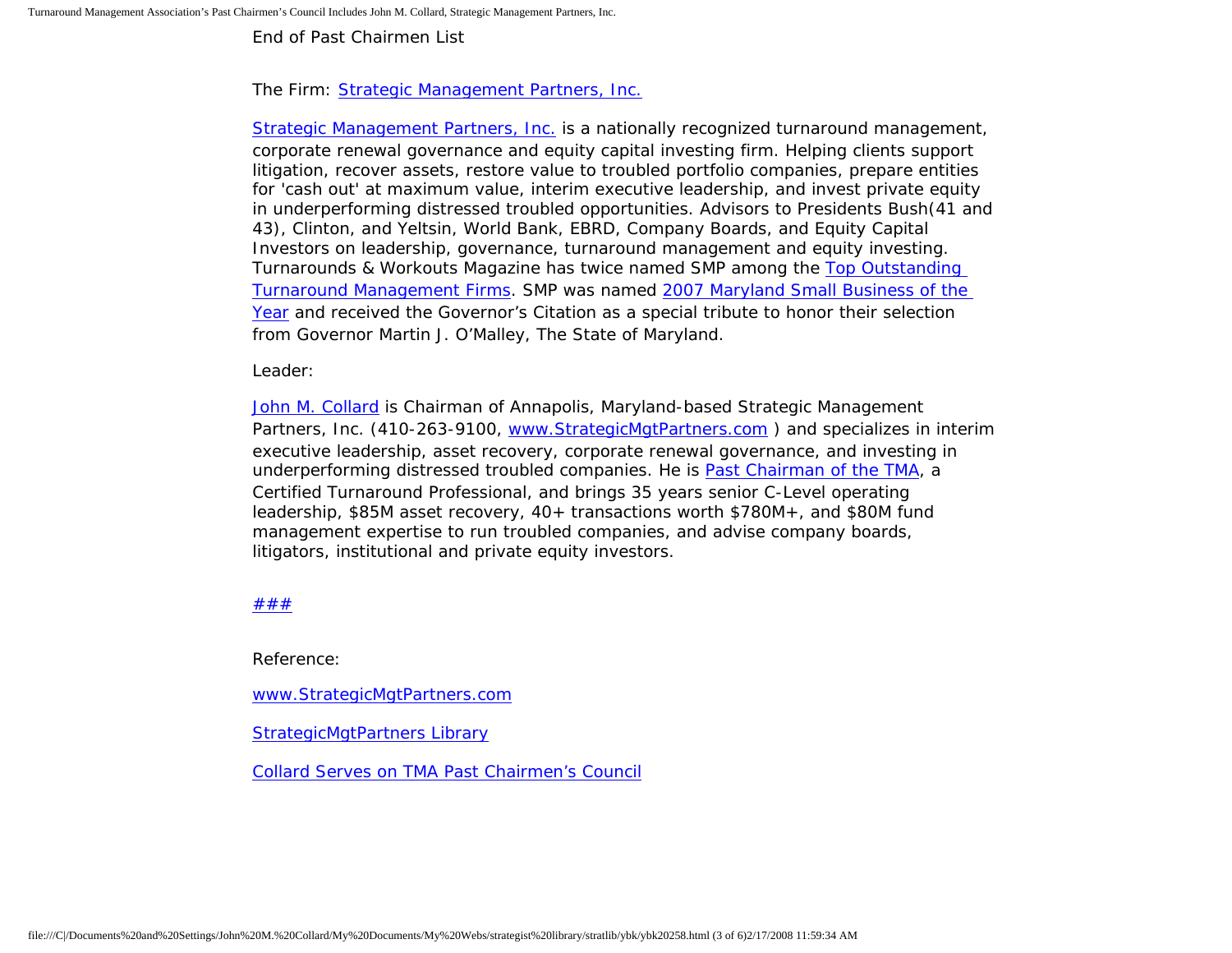Turnaround Management Association's Past Chairmen's Council Includes John M. Collard, Strategic Management Partners, Inc.

John M. Collard (John@StrategicMgtPartners.com) Chairman Strategic Management Partners, Inc. 522 Horn Point Drive Annapolis, MD 21403 Phone : 410-263-9100 Fax : 410-263-6094

[www.StrategicMgtPartners.com](http://www.strategicmgtpartners.com/)

More Information [Collard Serves on Turnaround Management Association's Past](http://members.aol.com/Strategist/pastchair.html) [Chairmen's Council](http://members.aol.com/Strategist/pastchair.html)



[Ask a question with InterviewNetS](http://www.expertclick.com/expertClick/contact/default.cfm?GroupID=1016)M

## **Other experts on these topics:**

- **1. [Management](http://www.expertclick.com/search/default.cfm?SearchCriteria=Management)**
- **2. [Leadership](http://www.expertclick.com/search/default.cfm?SearchCriteria=Leadership)**
- **3. [Planning](http://www.expertclick.com/search/default.cfm?SearchCriteria=Planning)**
- **4. [Invest](http://www.expertclick.com/search/default.cfm?SearchCriteria=Invest)**
- **5. [Strategy](http://www.expertclick.com/search/default.cfm?SearchCriteria=Strategy)**
- **6. [Small Business](http://www.expertclick.com/search/default.cfm?SearchCriteria=Small Business)**
- **7. [Strategic Planning](http://www.expertclick.com/search/default.cfm?SearchCriteria=Strategic Planning)**
- **8. [Advisor](http://www.expertclick.com/search/default.cfm?SearchCriteria=Advisor)**
- **9. [Valuation](http://www.expertclick.com/search/default.cfm?SearchCriteria=Valuation)**
- **10. [Transition](http://www.expertclick.com/search/default.cfm?SearchCriteria=Transition)**
- **11. [Value](http://www.expertclick.com/search/default.cfm?SearchCriteria=Value)**
- **12. [Bankruptcy](http://www.expertclick.com/search/default.cfm?SearchCriteria=Bankruptcy)**
- **13. [Crisis Management](http://www.expertclick.com/search/default.cfm?SearchCriteria=Crisis Management)**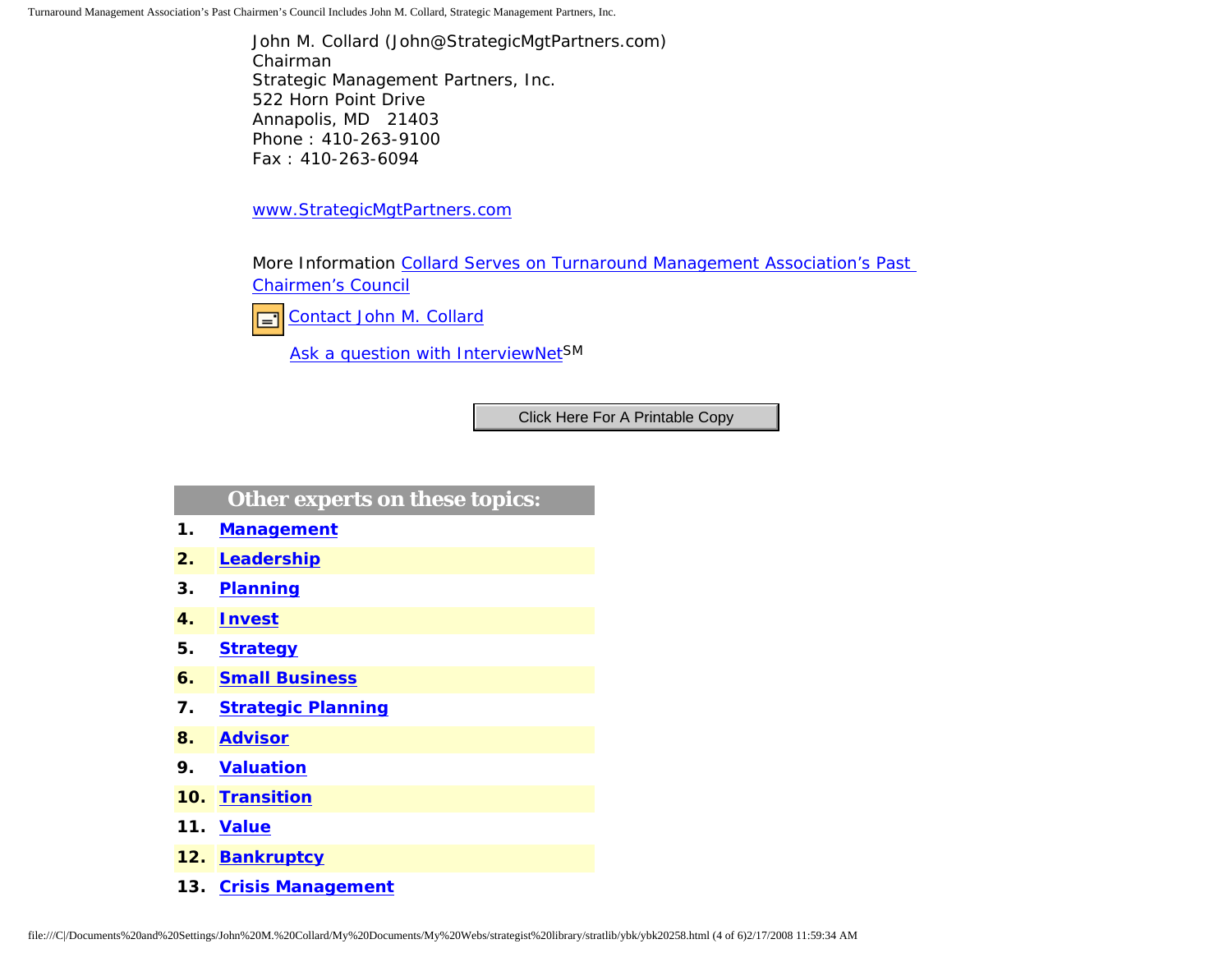Turnaround Management Assoc

| ociation's Past Chairmen's Council Includes John M. Collard, Strategic Management Partners, Inc. |                                               |
|--------------------------------------------------------------------------------------------------|-----------------------------------------------|
| 14.                                                                                              | <b>Investment management</b>                  |
|                                                                                                  | 15. Governance                                |
|                                                                                                  | <b>16. CEO Effectiveness</b>                  |
| 17.                                                                                              | <b>Executive Leadership</b>                   |
| 18.                                                                                              | <b>Turnaround</b>                             |
| 19.                                                                                              | <b>Corporate Change</b>                       |
| 20.                                                                                              | <b>Ethical Issues/Management</b>              |
| 21.                                                                                              | <b>Startup</b>                                |
|                                                                                                  | 22. Corporate Restructuring                   |
| 23.                                                                                              | <b>Executive Transition</b>                   |
| 24.                                                                                              | <b>Turnaround Management</b>                  |
| 25.                                                                                              | <b>Venture Capital</b>                        |
| 26.                                                                                              | <b>Asset Recovery</b>                         |
|                                                                                                  | 27. Corporate Renewal                         |
| 28.                                                                                              | <b>Bank Portfolio Management</b>              |
| 29.                                                                                              | <b>Bankruptcy Avoidance</b>                   |
| 30.                                                                                              | <b>Chief Executive Officers</b>               |
| 31.                                                                                              | <b>Leadership Management</b>                  |
| 32.                                                                                              | <b>Reposition</b>                             |
|                                                                                                  | 33. Systems Integration                       |
| 34.                                                                                              | <b>Bankruptcy Re-Organization</b>             |
|                                                                                                  | 35. Equity Capital                            |
| 36.                                                                                              | <b>Equity Investing</b>                       |
| 37.                                                                                              | <b>Investing Investments</b>                  |
| 38.                                                                                              | <b>Troubled Companies</b>                     |
| 39.                                                                                              | <b>Underperforming</b>                        |
|                                                                                                  | Click to find more Experts on these<br>topics |